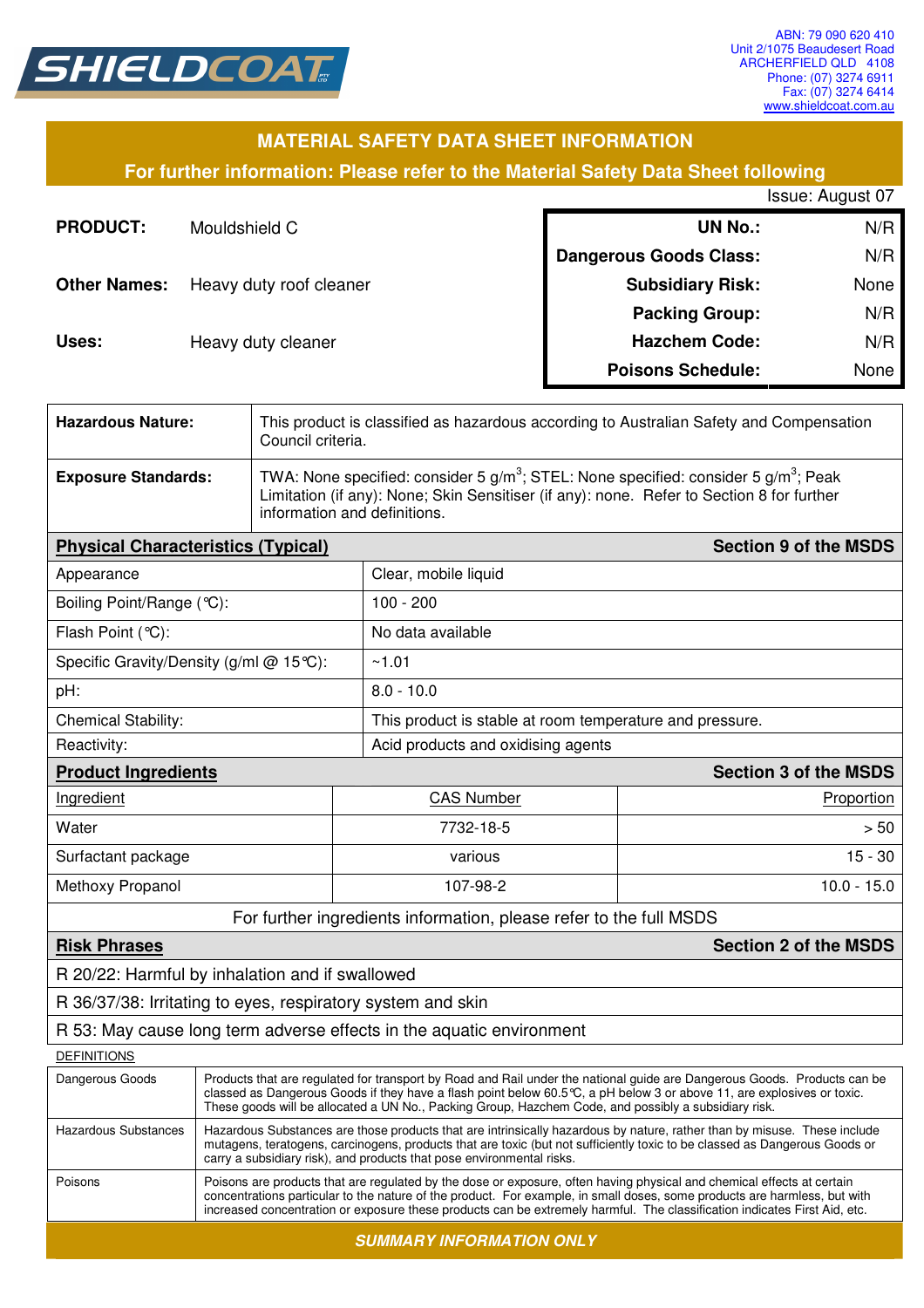

## **1. IDENTIFICATION**

| <b>Product Name:</b>      | Mouldshield C                                |
|---------------------------|----------------------------------------------|
| <b>Other Names:</b>       | Heavy duty roof cleaner                      |
| <b>Chemical Family:</b>   | Water-based cleaner                          |
| <b>Molecular Formula:</b> | Not Applicable                               |
| <b>Recommended Use:</b>   | Heavy duty cleaner                           |
| Supplier:                 | Shieldcoat Pty Ltd                           |
| ABN:                      | 79 090 620 410                               |
| <b>Address:</b>           | 2/1075 Beaudesert Road, Archerfield Qld 4108 |
| Telephone:                | +61 7 3274 6911                              |
| Fax:                      | +61 7 3274 6414                              |
| <b>Emergency Phone:</b>   | 0414 479 458                                 |
| All other inquiries:      | +61 7 3274 6911                              |

# **2. HAZARDS IDENTIFICATION**

#### **Hazard Classification**

This product is classified as hazardous according to Australian Safety and Compensation Council criteria.

#### **Hazard Category**

Xn: Harmful; Xi: Irritant

#### **Risk Phrases**

R 20/22: Harmful by inhalation and if swallowed

R 36/37/38: Irritating to eyes, respiratory system and skin

R 53: May cause long term adverse effects in the aquatic environment

#### **Safety Phrases**

S 2: Keep out of the reach of children

S 13: Keep away from food, drink and animal foodstuffs

S 23: Do not breath vapour/mist/spray

S 24/25: Avoid contact with skin and eyes

S 36/37: Wear suitable protective clothing and gloves -

S 46: If swallowed, seek medical advice immediately and show this container or label

S 61: Avoid release to the environment. Refer to special instructions/safety data sheets

## **Dangerous Goods Classification**

N/R

#### **Poisons Schedule**

None

## **3. COMPOSITION: Information on Ingredients**

| <b>Chemical Ingredient</b> | <b>CAS Number</b> | <b>Proportion (% <math>v/v</math>)</b> |
|----------------------------|-------------------|----------------------------------------|
| Water                      | 7732-18-5         | >50                                    |
| Surfactant package         | various           | 15 - 30                                |
| Methoxy Propanol           | 107-98-2          | 10.0 - 15.0                            |
| Potassium Hydroxide        | 1310-58-3         | < 5.0                                  |

# **4. FIRST AID MEASURES**

**For advice, contact Poisons Information Centre (Phone Australia: 13 1126) or a doctor.**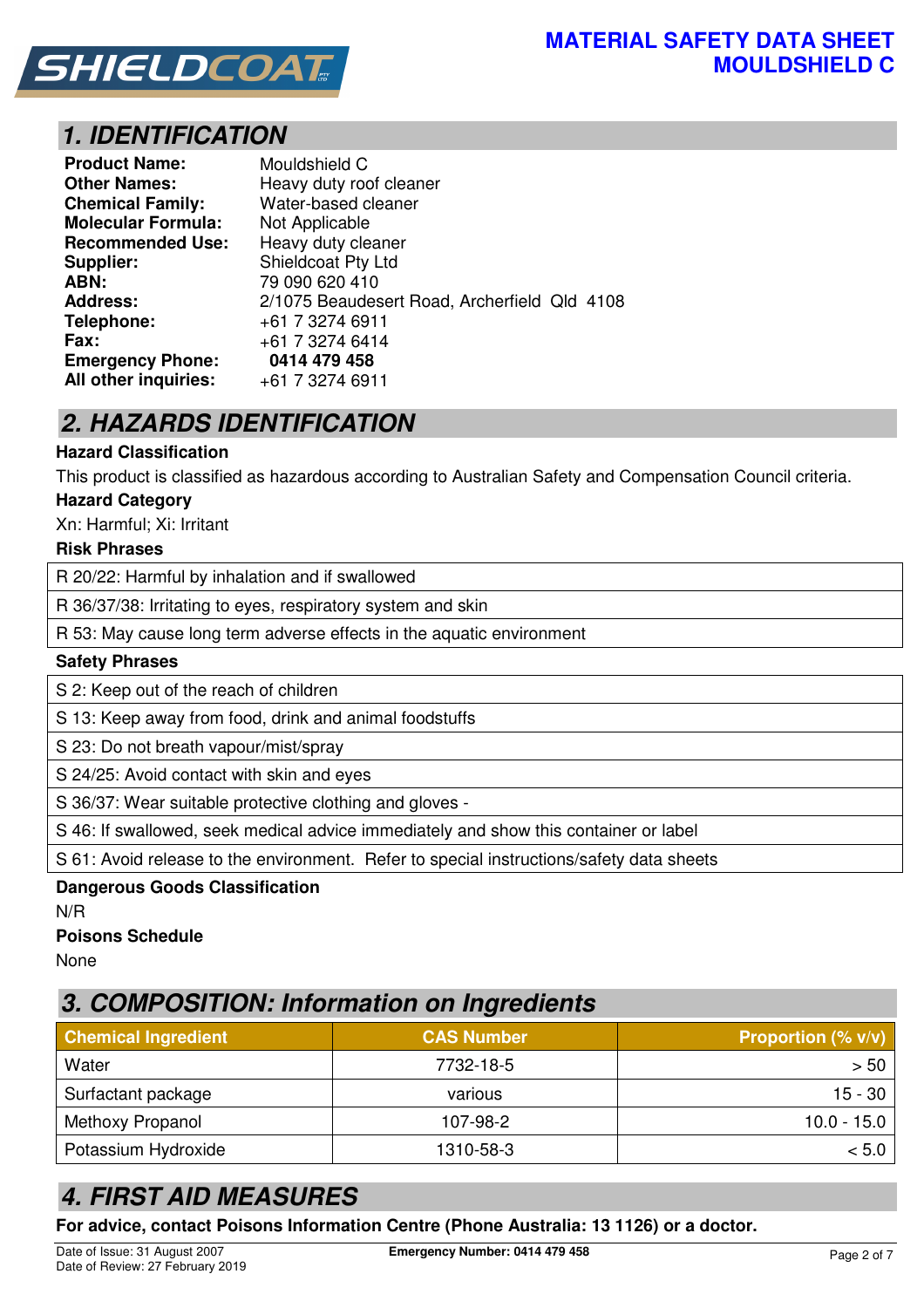

#### **Ingestion**

If swallowed, DO NOT induce vomiting. Keep at rest. Seek immediate medical attention.

#### **Eye Contact**

Flush eyes with large amounts of water until irritation subsides. Seek immediate medical attention.

#### **Skin Contact**

Flush area with large amounts of water and wash area with soap if available. Remove contaminated clothing, including shoes, and launder before reuse. Seek medical attention for skin irritations.

#### **Inhalation**

Using proper respiratory protection, immediately remove the affective victim from exposure. Administer artificial respiration if breathing has stopped. Keep at rest. Seek immediate medical attention.

#### **First Aid Facilities**

Provide eye baths and safety showers.

#### **Medical Attention**

Treat according to symptoms. Avoid gastric lavage - aspiration of product to the lungs may result in chemical pneumonitis.

## **5. FIRE FIGHTING MEASURES**

Shut off product that may 'fuel' a fire if safe to do so. Allow trained personnel to attend a fire in progress providing fire fighters with this Material Safety Data Sheet. Prevent extinguishing media from escaping to drains and waterways.

#### **Suitable Extinguishing Media**

Will not burn

#### **Hazards from combustion products**

None: product will not burn.

#### **Precautions for fire fighters and special protective equipment**

None: product will not burn.

#### **Hazchem Code**

N/R

# **6. ACCIDENTAL RELEASE MEASURES**

#### **Emergency Procedures**

Prevent product from escaping to drains and waterways. Contain leaking packaging in a containment drum. Prevent vapours or dusts from building up in confined areas. Ensure that drain valves are closed at all times. Clean up and report spills immediately.

#### **Methods and materials for containment**

#### **Major Land Spill**

- Eliminate sources of ignition.
- Warn occupants of downwind areas of possible fire and explosion hazard, where present.
- Prevent product from entering sewers, watercourses, or low-lying areas.
- Keep the public away from the area.
- Shut off the source of the spill if possible and safe to do so.
- Advise authorities if substance has entered a watercourse or sewer or has contaminated soil or vegetation.
- Take measures to minimise the effect on the ground water.
- Contain the spilled product using the resources in the spill kit.
- Recover by pumping use explosion proof pump or hand pump or with a suitable absorbent material.
- Consult an expert on disposal of recovered material and ensure conformity to local disposal regulations.
- See "First Aid Measures" and "Stability and Reactivity"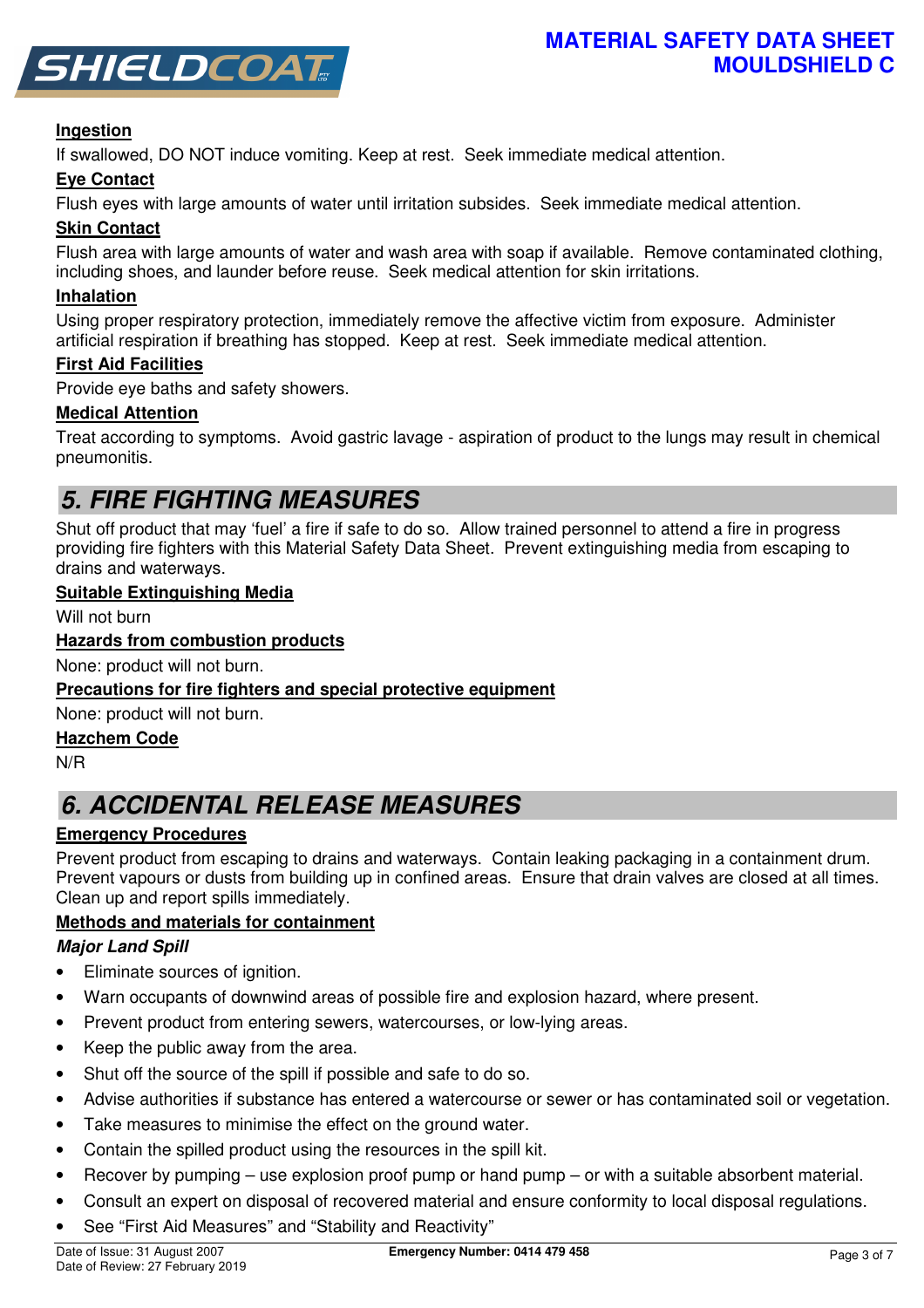### **MATERIAL SAFETY DATA SHEET MOULDSHIELD C**



### **Major Water Spill**

- Eliminate any sources of ignition.
- Warn occupants and shipping in downwind areas of possible fire and explosion hazard, where present.
- Notify the port or relevant authority and keep the public away from the area.
- Shut off the source of the spill if possible and safe to do so.
- Confine the spill if possible.
- Remove the product from the surface by skimming or with suitable absorbent material.
- Consult an expert on disposal of recovered material and ensure conformity to local disposal regulations.
- See "First Aid Measures" and "Stability and Reactivity".

# **7. HANDLING AND STORAGE**

### **Precautions for Safe Handling**

There are no specific safety requirements for handling this product. Standard industrial hygiene and safety practice is recommended when using this product.

#### **Conditions for Safe Storage**

There are no specific safety requirements for storing this product. Consider checking containers for leaks periodically and protect the packaging from physical damage (store out of direct sunlight, away from high traffic areas, etc.).

#### **Incompatible Materials**

None known

## **8. EXPOSURE CONTROLS: PERSONAL PROTECTION**

#### **National Exposure Standards**

The time weighted average concentration (TWA) for this product is: None specified: consider 5 g/m<sup>3</sup>, which means the highest allowable exposure concentration in an eight-hour day for a five-day working week. The short term exposure limit (STEL) is: None specified: consider 5 g/m<sup>3</sup>, which is the maximum allowable exposure concentration at any time. Replacing a TWA or STEL value for some products is a Peak Limitation value (Peak): None applies in this case. In addition to the exposure concentrations may be a subsidiary caution in such cases where the product is a skin sensitiser, represented as (Sk), where none applies in this case.

#### **Biological Limit Values (BLV)**

No data available

#### **Engineering Controls: Ventilation**

The use of local exhaust ventilation is recommended to control process emissions near the source. Laboratory samples should be handled in a fume hood. Provide mechanical ventilation of confined spaces. Use explosion proof equipment.

#### **Personal Protective Equipment**

**Respiratory Protection:** Where concentrations in air may approach or exceed the limits described in the National Exposure Standards, it is recommended to use a half-face filter mask to protect from overexposure by inhalation. A type 'A' filter material is considered suitable for this product.

**Eye Protection:** Always use safety glasses or a face shield when handling this product.

**Skin/Body Protection:** Always wear long sleeves, long trousers, or coveralls, and enclosed footwear or safety boots when handling this product. It is recommended that chemical resistant gloves be worn when handling this product.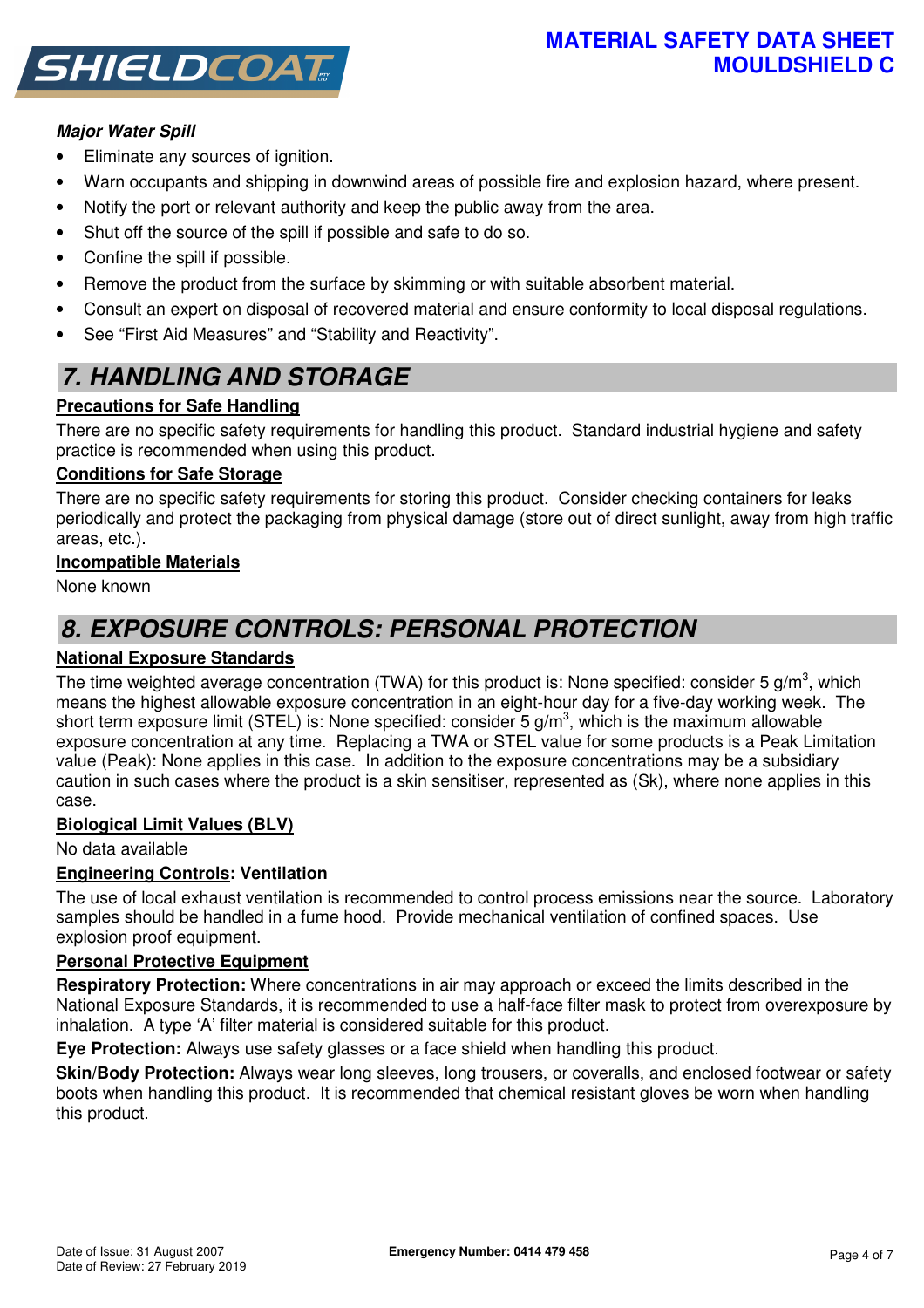



# **9. PHYSICAL AND CHEMICAL PROPERTIES**

| <b>Property</b>                 | <b>Unit of measurement</b> | <b>Typical Value</b> |  |
|---------------------------------|----------------------------|----------------------|--|
| Appearance                      | None                       | Clear, mobile liquid |  |
| <b>Boiling Point/Range</b>      | $\mathrm{C}$               | $100 - 200$          |  |
| <b>Flash Point</b>              | $\mathrm{C}$               | No data available    |  |
| SG/Density (@ 15℃)              | $g/ml$ ; kgm <sup>-3</sup> | ~1.01                |  |
| Vapour Pressure @ 20℃           | kPa                        | No data available    |  |
| Vapour Density @ 20 °C          | $g/ml$ ; kgm <sup>-3</sup> | No data available    |  |
| <b>Autoignition Temperature</b> | $\mathrm{C}$               | Not applicable       |  |
| Explosive Limits in Air         | % vol/vol                  | Not applicable       |  |
| Viscosity @ 20°C                | cPs, mPas                  | No data available    |  |
| Percent volatiles               | % vol/vol                  | $~50\%$              |  |
| Acidity/alkalinity as pH        | None                       | $8.0 - 10.0$         |  |
| Solubility in Water             | g/l                        | Soluble in water     |  |
| Other solvents                  | -                          | Alcohols             |  |

The values listed are indicative of this product's physical and chemical properties. For a full product specification, please consult the Technical Data Sheet.

# **10. STABILITY AND REACTIVITY**

#### **Chemical stability**

This product is stable at room temperature and pressure.

#### **Conditions to avoid**

Acid products and oxidising agents

#### **Hazardous decomposition products**

Carbon dioxide, carbon monoxide, complex salts

#### **Hazardous reactions**

Strong oxidising agents, mineral acids

#### **Hazardous polymerisation**

Will not occur

## **11. TOXICOLOGICAL INFORMATION**

#### **Acute Effects**

#### **Ingestion**

Ingestion will result in irritation of the digestive tract, itching and burning sensations in soft tissue. There are no narcotic effects expected with this product.

#### **Eye Contact**

This product will cause irritation of the respiratory tract if mists are inhaled.

#### **Skin Contact**

This product is irritating to the skin with prolonged exposure. It may result in dryness and cracking and minor skin abrasions in severe cases.

#### **Inhalation**

Eye contact with this product will cause redness and swelling with a burning sensation and blurred vision. The effects will be temporary with the application of appropriate First Aid.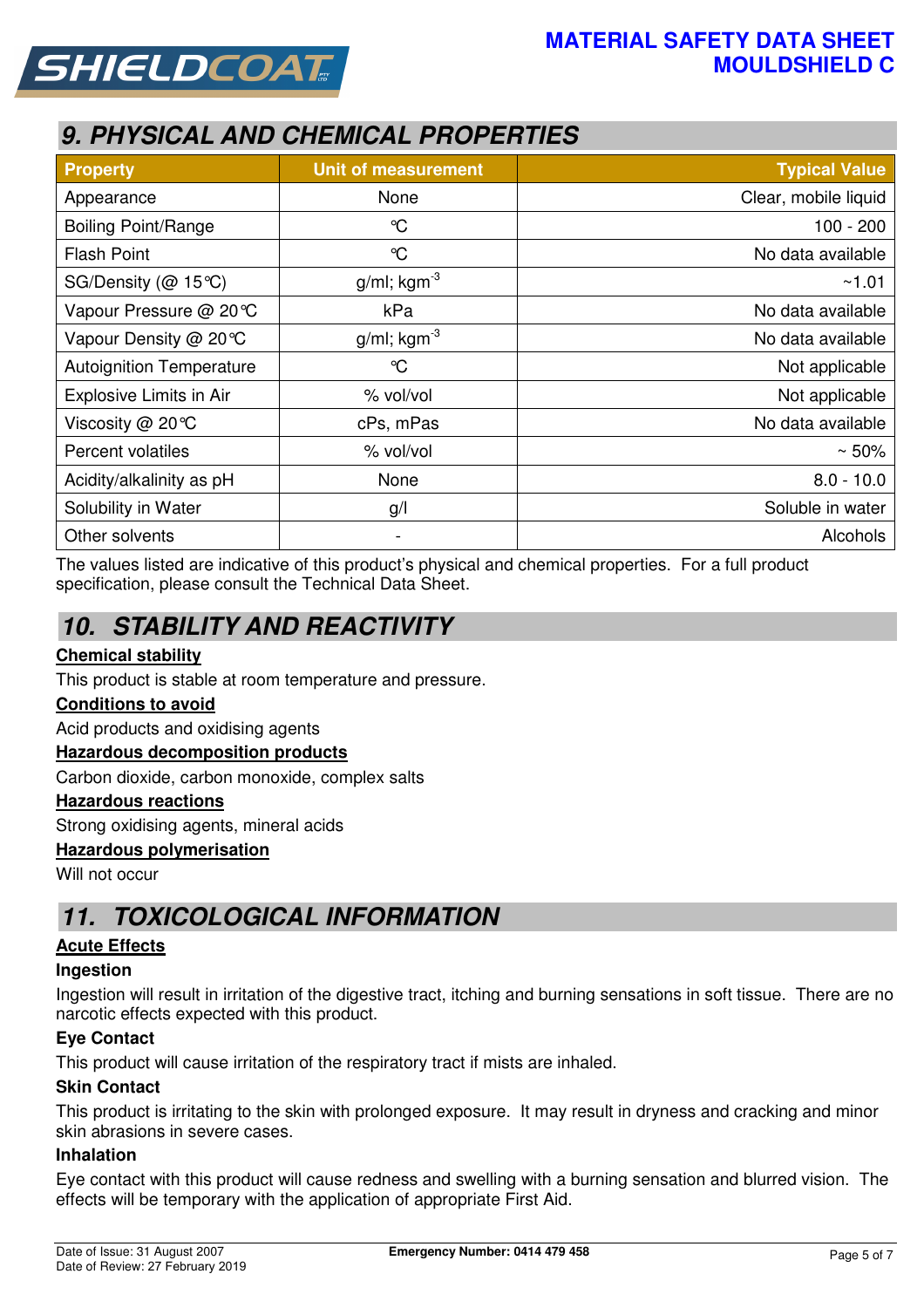

### **Chronic Effects**

There are no chronic effects expected with this product.

#### **Other Health Effects Information**

Persons with pre-exisiting skin conditions may be sensitive to this product. Take care to avoid contact with skin.

#### **Toxicological Information**

Oral LD<sub>50</sub>: No data available Dermal LD<sub>50</sub>: No data available

## **12. ECOLOGICAL INFORMATION**

### **Ecotoxicity**

#### **Aquatic Toxicity:**

| Fish Toxicity $LC_{50}$ :        | No data available |
|----------------------------------|-------------------|
| Daphnia Magna EC <sub>50</sub> : | No data available |
| Blue-green algae:                | No data available |
| Green algae:                     | No data available |

#### **Persistence/Biodegradability:**

This product is expected to biodegrade.

#### **Mobility:**

This product is likely to be mobile.

## **13. DISPOSAL CONSIDERATIONS**

#### **Disposal Methods**

Empty packaging should be taken for recycling, recovery or disposal through a suitably qualified or licensed contractor. Care should be taken to ensure compliance with national and local authorities. Packaging may still contain product residue that may be harmful. Ensure that empty packaging is managed in accordance with Dangerous Goods regulations.

#### **Special Precautions**

This product is not suitable for disposal by either landfill or via municipal sewers, drains, natural streams or rivers. This product is ashless and can be incinerated in a regulated facility. In the absence of a designated industrial incinerator, this product should be treated and disposed through chemical waste treatment, or considered for use in solvent recycling.

## **14. TRANSPORT INFORMATION**

| <b>Road and Rail Transport</b> |                       |                            | <b>Marine Transport</b> | <b>Air Transport</b>       |                       |  |
|--------------------------------|-----------------------|----------------------------|-------------------------|----------------------------|-----------------------|--|
| UN No.                         | N/R                   | UN No.                     | N/R                     | UN No.                     | N/R                   |  |
| Proper<br>Shipping<br>Name     | Heavy duty<br>cleaner | Proper<br>Shipping<br>Name | Heavy duty<br>cleaner   | Proper<br>Shipping<br>Name | Heavy duty<br>cleaner |  |
| DG Class                       | N/R                   | <b>DG Class</b>            | N/R                     | <b>DG Class</b>            | N/R                   |  |
| Sub. Risk                      | None                  | Sub. Risk                  | None                    | Sub. Risk                  | None                  |  |
| Packing<br>Group               | N/R                   | Packing<br>Group           | N/R                     | Packing<br>Group           | N/R                   |  |
| Hazchem                        | N/R                   | Hazchem                    | N/R                     | Hazchem                    | N/R                   |  |

#### **Dangerous Goods Segregation**

This product is not classified as Dangerous Goods for Transport by Road and Rail.